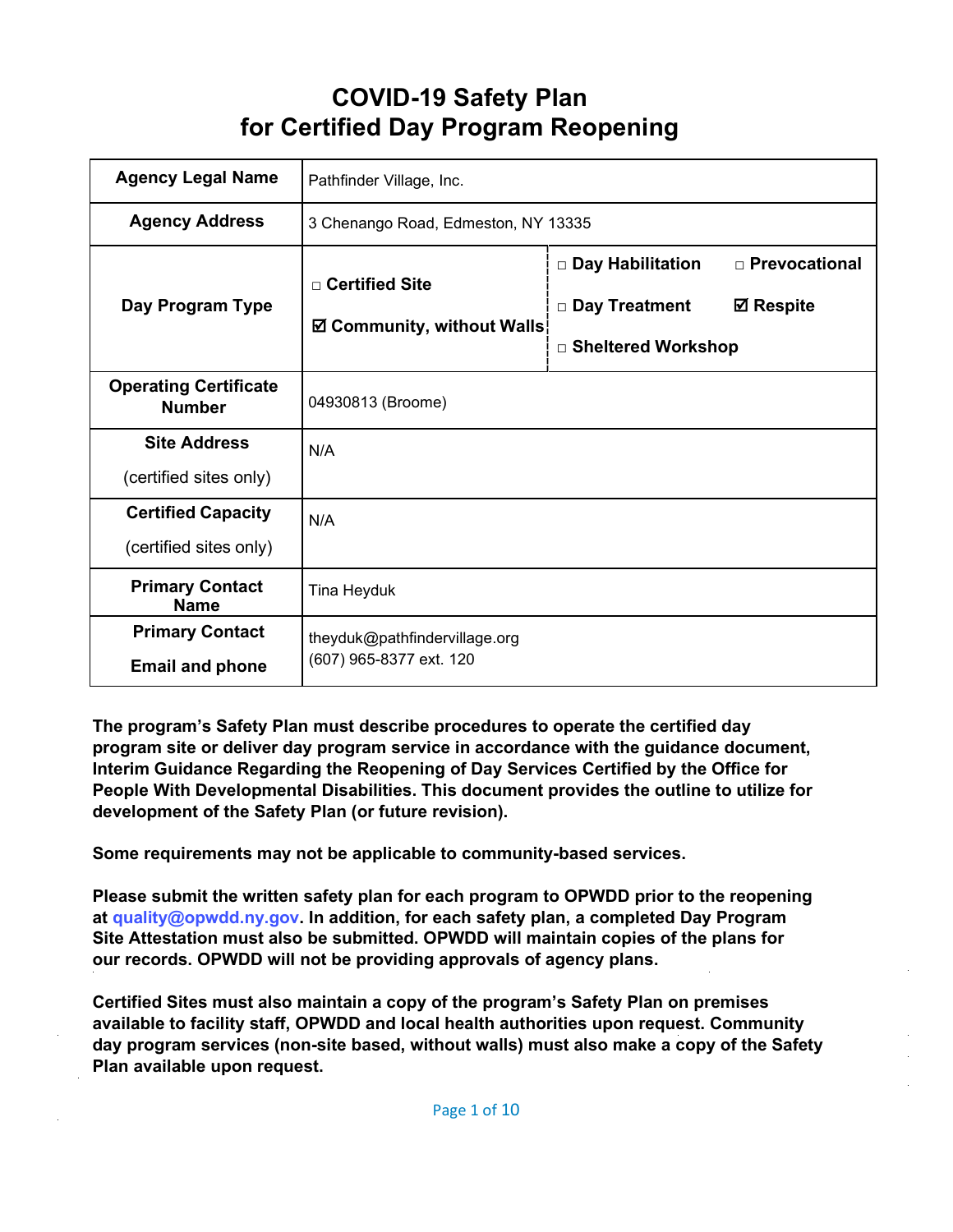# **SAFETY PLAN COMPONENTS**

#### **NOTE:** Guidance bullets below are not a substitute for provider review and adherence to content of *Interim Guidance Regarding the Reopening of Day Services Certified by the Office for People With Developmental Disabilities*

#### **Signage –** applies to certified sites and other locations controlled by the provider

- Ensure program building entrances have signs that alert that non-essential visitors are not allowed.
- Ensure signs are posted throughout the program building to provide instruction on the critical COVID-19 transmission prevention and containment activities identified in the companion document *Interim Guidance Regarding the Reopening of Day Services Certified by the Office for People With Developmental Disabilities.*

Identify how you will ensure the above and any related strategies:

All entrances have signs posted prohibiting non-essential visitors. Additionally, the sign also has a contact name/number for an Adult Day Services Coordinator/Supervisor in which the person may call to direct their inquiry and/or state need. The Adult Day Services Coordinator/Supervisor will triage the call as needed. If the request/visit is deemed non-essential the visitor will be denied access and the Coordinator will address the request/need through alternative means. If the request/visit is deemed to be essential, the Adult Day Services Coordinator or another supervisory staff member will conduct a Pre-Entry screening of the visitor. If visitor passes the Pre-Screening, the Adult Day Services Coordinator/Supervisor will then proceed with orienting the visitor through all other site-entry protocols and review expectations during their visit. Signage to provide instruction on COVID-19 transmission prevention and containment including proper handwashing techniques are posted throughout the site and near each handwashing station/restroom.

# **A. Entrance to Site Based Programs**

#### **Pre-Entry/Pre-Participation Screening:**

- Screen all individuals, staff, and essential visitors prior to entry into the day program site and/or participation in services/service delivery:
	- o per infection control standards for protection of screener and screened person,
	- $\circ$  to include temperature check and required questions on exposure and COVID-19 Symptoms, per NYS DOH and OPWDD guidance documents.
- Maintain daily documentation of all screening of individuals, staff and visitors in compliance with OPWDD and NYS guidance and policy.

# **Response to Signs and Symptoms and Departure:**

- Safe management of any individual, staff or visitor who fails initial/pre-program screening or is exhibiting signs or symptoms during service delivery, to include:
	- o Facilitating departure as soon as possible, and
	- o Safely manage separation from people not exhibiting symptoms, until they depart.
- Ensure instruction is provided to any individual or staff sent home due to symptoms to contact their health care provider and written information on healthcare and testing resources.
- Ensure the day program immediately notifies the local health department and OPWDD about the suspected case.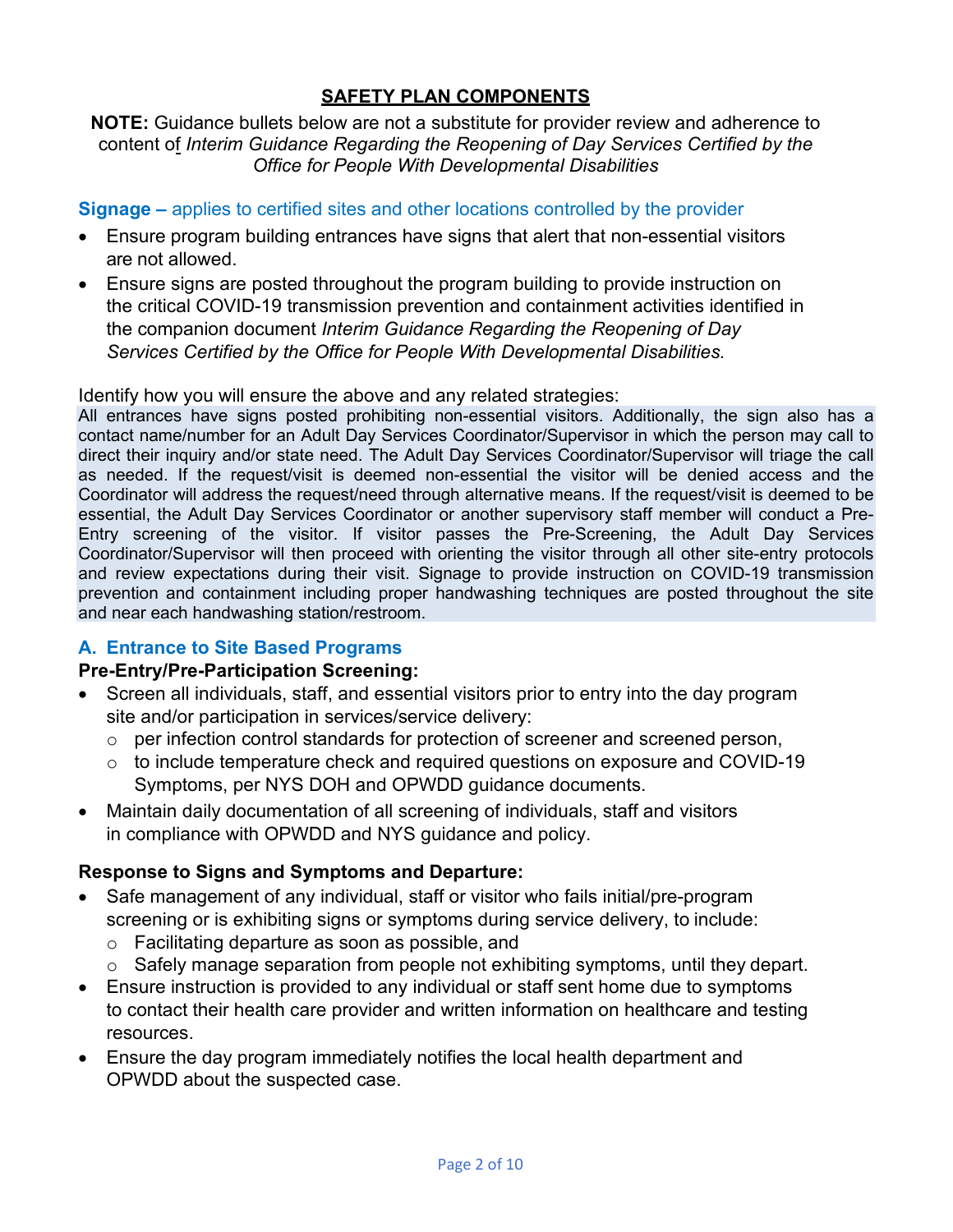### **Participation and Return to Program/Service:**

- Ensure staff members know to report and how to report positive COVID-19 test results, exposure/possible exposure, and signs and symptoms to their supervisor.
- Ensure individuals do not participate in day services while they or a member of their household or certified residence is being quarantined or isolated.
- Maintain medical documentation allowing an individual or staff member who was COVID-19 positive to return to program site/services.
- Ensure any return of an individual or staff to programs/services occurs only in adherence to OPWDD and NYS DOH guidance regarding quarantine periods and fever free durations.

Identify how you will ensure the above and any related strategies:

**Pre-Entry/Pre-Participation Screenings:** We do not have a healthcare professional available to conduct daily screenings thus Adult Day Services Coordinators/Supervisory Staff will be responsible for the oversight, implementation and appropriate documentation of screenings. For our Respite Program, the Adult Day Services Coordinator will designate a site safety monitor who will be responsible for conducting screenings of program participants. They will arrive prior to start of shift to allow for time to perform their own self-health screening including temperature check in accordance to Pathfinder Village agency protocols, as established by Senior Leadership in consultation with the agency's Medical Director. All staff have been extensively trained on this process including what to do in pass/fail situations. Upon successful self-screening, the site safety monitor will proceed to wash their hands and prepare to conduct Pre-Entry/Pre-Participation screenings of other staff and individuals in accordance with the Interim Guidance issued by the Office for People with Developmental Disabilities.

The Site Safety Monitor will don the appropriate PPE when performing these screenings which is to include at a minimum an approved face mask and gloves. Additional PPE (i.e. face shield, gown, N95 masks) are accessible to screeners if they desire to have additional personal protection for their own comfort-level. It should also be noted that temperature checks will be performed using contactless thermometers. Screeners will document the health screenings using the Adult Day Services Screening Tool (refer to screening form for details). The health screening assessment will ask about: (1) COVID-19 symptoms in the past 14 days, (2) positive COVID-19 test in the past 14 days, (3) close contact with a confirmed or suspected COVID-19 case in the past 14 days and/or (4) travel from within one of the designated states with significant community spread. Documentation will be kept in a secure locked area.

**Response to Signs and Symptoms and Departure:** Any staff or individual exhibiting signs or symptoms of COVID-19 upon arrival will not be allowed to work/participate in day services. Staff will be sent home and instructed to call their healthcare provider for further assessment and testing. They will be provided with written information on local healthcare and testing resources. ADS Coordinator will notify Human Resources who will assist in navigating/monitoring status of staff. The day program in collaboration with Human Resources will notify the local health department and OPWDD about any suspected cases. For individuals who fail screening, the ADS Coordinator/Supervisor will first ensure safe and immediate separation from other arriving staff/individuals. ADS Coordinator/Supervisor will then notify the individual's Emergency Contact to inform and instruct that the individual follow up with their health care provider for further assessment and testing. ADS Coordinator/Supervisor will arrange for departure and written information regarding local healthcare and testing resources will be sent home with the individual.

**Participation and Return to Program/Services:** All staff and participants will be provided with written information regarding our re-opening plan and expectations for following all safety procedures. Written information will include a list of COVID-19 symptoms to monitor for, Current COVID-19 screening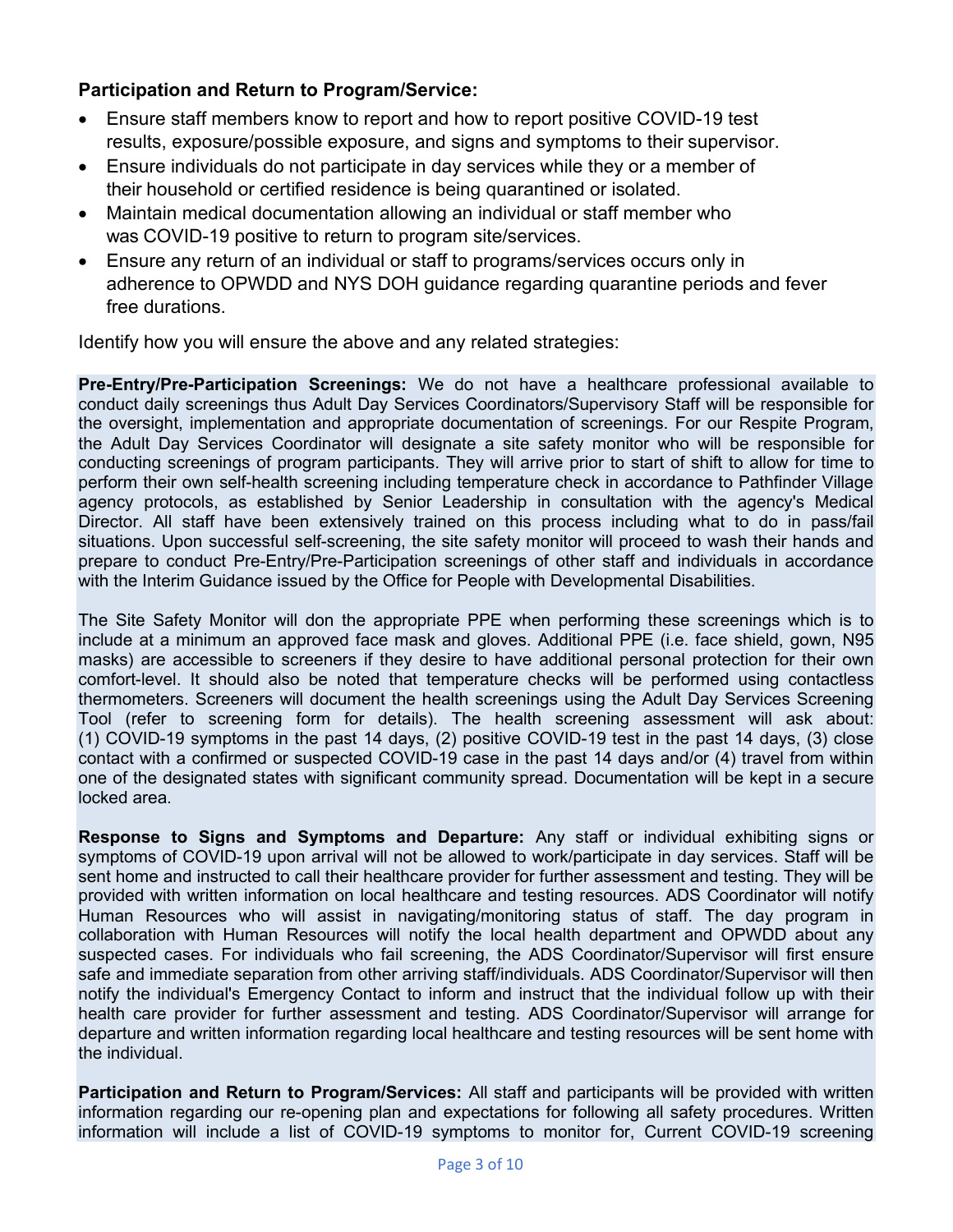questions, as well as contact information for an Adult Day Service Coordinator. Individuals and families will be encouraged to reinforce safety concepts at home--especially to keep circles small, practice social distancing, wear a mask when out in the community and perform frequent hand washing. Similarly, we will review and ensure they understand our policies and to report if any members of the individual's household are being quarantined or isolated. Staff and individuals will not be allowed to return until they are medically cleared to return to work/programming and only in adherence to OPWDD and NYS DOH guidance regarding quarantine periods and fever free durations. In the event of a COVID-19 positive case, medical documentation showing proof of clearance to return will be kept on file in a confidential and secure area.

# **B. Social Distancing Requirements**:

### **Ensure effective practices to facilitate social distancing when distancing is not possible, including the following:**

- Reduction of total number of individuals served at one time, in order to reduce congestion and facilitate easier social distancing;
- Plans to maintain no more than 50% occupancy in small/confined spaces within a program, such as a staff break room;
- Potential use of physical barriers within site-based spaces;
- Planned use, capacity and arrangement of furniture and/or work equipment in program rooms, workspaces and meal and seating areas to allow for social distancing of at least six feet apart in all directions (i.e. 36 square feet) and limit density. (Note anindividual's needs may require individual to staff distance to be less than six feet);
- Use of signage and floor markers/distance markers denoting spaces of six feet throughout program area spaces, common spaces, waiting areas, entry, exits and other areas of travel;
- Facilitate one directional foot traffic where necessary in narrow spaces, using tape or signs with arrows:
- Install physical barriers, as appropriate, especially when physical distancing is not feasible between program/workspaces;
- Support and education of individuals to learn physical distancing/use of markers, patterns of movement, and other program strategies;
- Maintain a staffing plan to prevent employees who should need to "float" between different rooms or different groups of individuals, unless such rotation is necessary to safely support individuals due to unforeseen circumstances (e.g. staff absence).
- Provide adequate space and operational practices (e.g. staggered break times) for staff to adhere to social distancing while completing independent tasks (i.e. paperwork) and when taking breaks (i.e. eating or smoking).

Identify how you will ensure the above and any related strategies:

**Social Distancing Requirements:** In surveying our agency's physical footprint and restructuring our staffing patterns and in consideration of our unique program demographics, we have implemented a number of resourceful strategies to promote safe environments for those attending program.

One building will be designated solely for Respite use on Saturdays. This building is empty and will have no other individuals/staff on premises other than those delivering Respite. While at the site, individuals will have the opportunity to practice their social distancing skills and mask use in a safe and controlled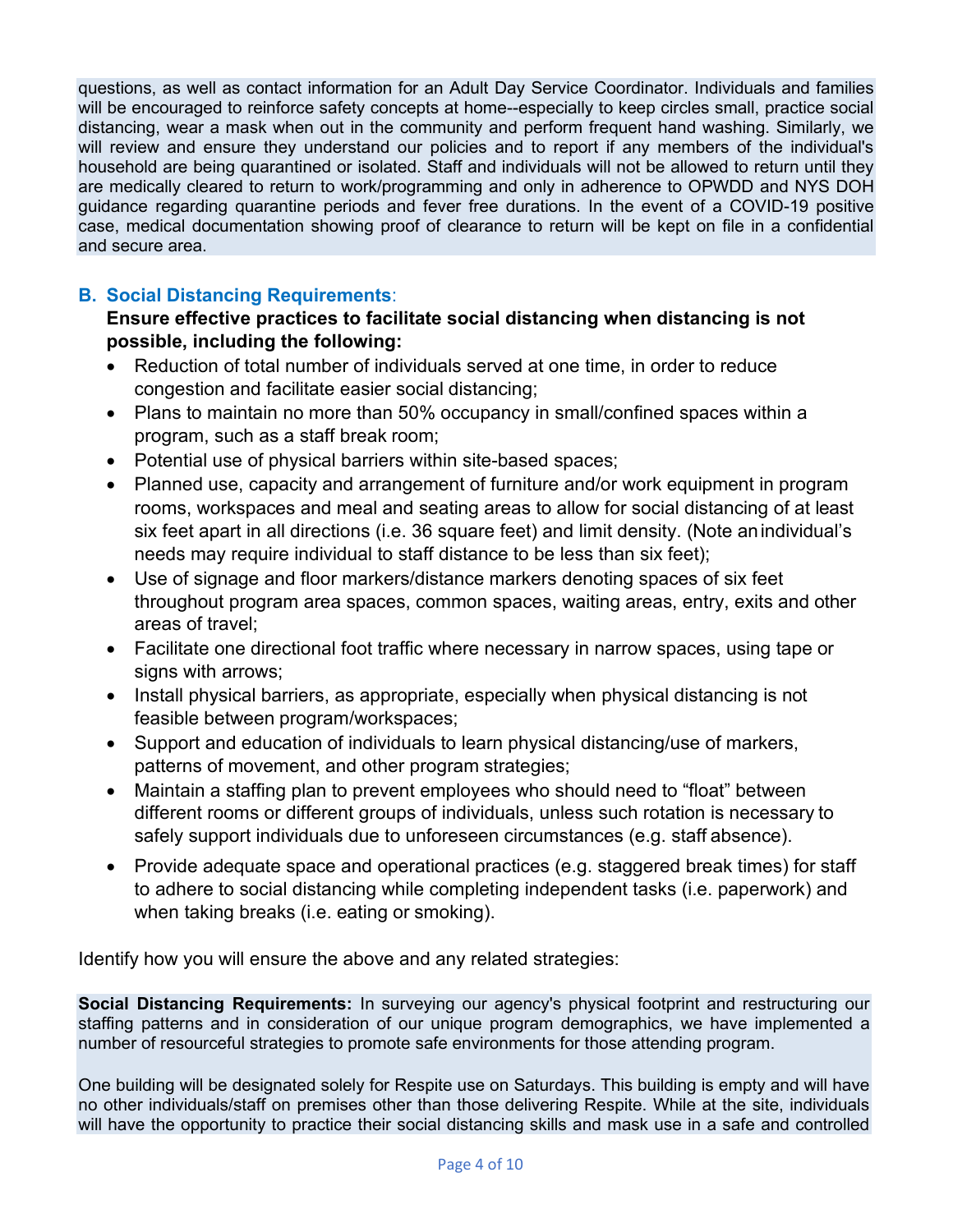environment. As our program enrollment is very small there is ample room to safely provide respite services to those who may not be able to wear masks and/or are not compliant. There will be no other community outings authorized at this time. This will give the program staff the opportunity to re-orient individuals to transitioning back to a respite program once again. Although not formally required, Respite staff will teach individuals to how to appropriately social distance and navigate the site appropriately. The goal will be to work with individual, to the extent possible, to practice mask endurance and desensitization. Modified areas with physical barriers will be used strategically to promote safe recreational activities, etc. After use, program staff will wipe down all surfaces, sanitize and disinfect the space with foggers using a cleaning solution approved by CDC and NYS DOH as an effective cleaning agent against the COVID-19 virus.

Again, the site will be self-contained including utilizing a designated pool of staffing to the extent possible. Program group size will be up to 5 individuals, 4 of which also attend other PV day programs during the week and have been evaluated and demonstrate ability to practice safe social distancing, mask-use, follow protocols, etc. The physical layout of the building has seven rooms on the first floor and 4 rooms on the second floor, which will allow more than enough ample space for individuals to appropriately social distance. Additionally, one larger room has been modified to allow small group activities to still take place using clear see-through plastic barriers in between each individual workspace which all face each other (a concept that is being recommended for use in public schools).

The site has all appropriate signage, including visual prompts that have been modified for individuals who are unable to read. Individuals will be encouraged to wear masks as able/appropriate, which would allow increased freedom-of-movement throughout the space and support a greater-degree of independence. That said, we recognize how challenging this is and therefore have designated two "Mask Relaxation Stations" in a private room where individuals may spend time away from others in isolation and remove their masks. Also, as group size is limited to five individuals, the program can also make safe accommodation to provide Respite service to an individual who is unable or non-compliant with wearing a mask. As program staff start to work with this demographic again, we will continue to encourage and work on each individual's performance and ability to demonstrate effective social distancing and utilize appropriate judgement as to when they should or shouldn't have to wear a mask.

We have a plan in place to reduce shared materials by providing each individual with their own supplies, instructional materials and activity kits which will be stored in their own individually labeled Tupperware tote bins. The water cooler has been moved to an area away from common spaces and foot traffic. Furniture throughout the building has been moved and strategically placed to support natural social distancing. Furthermore, being a rural provider, we are fortunate to have large wide-open lawn space to support programming and activities outside, weather permitting. There is an attached deck in which we have rearranged deck furniture to support social distancing and we have also obtained a large portable pop-up tent to provide additional picnic space on the lawn, which would shade individuals from the sun.

Staff will wear their masks at all times and will have staggered lunch breaks. One room on the second floor will be utilized as a staff break room and will accommodate one staff at a time. Similarly, staff have a larger office upstairs in which their paperwork can be completed; this space can support a maximum capacity of three individuals.

#### **C. Gatherings in Enclosed Spaces**

- Modifications to day program/service hours as needed, to allow blocks of service provision while maintaining reduced capacity and group size.
- Planned group size, which will be limited to no more than fifteen (15) individuals who receive services. The restriction on group size does not include employees/staff.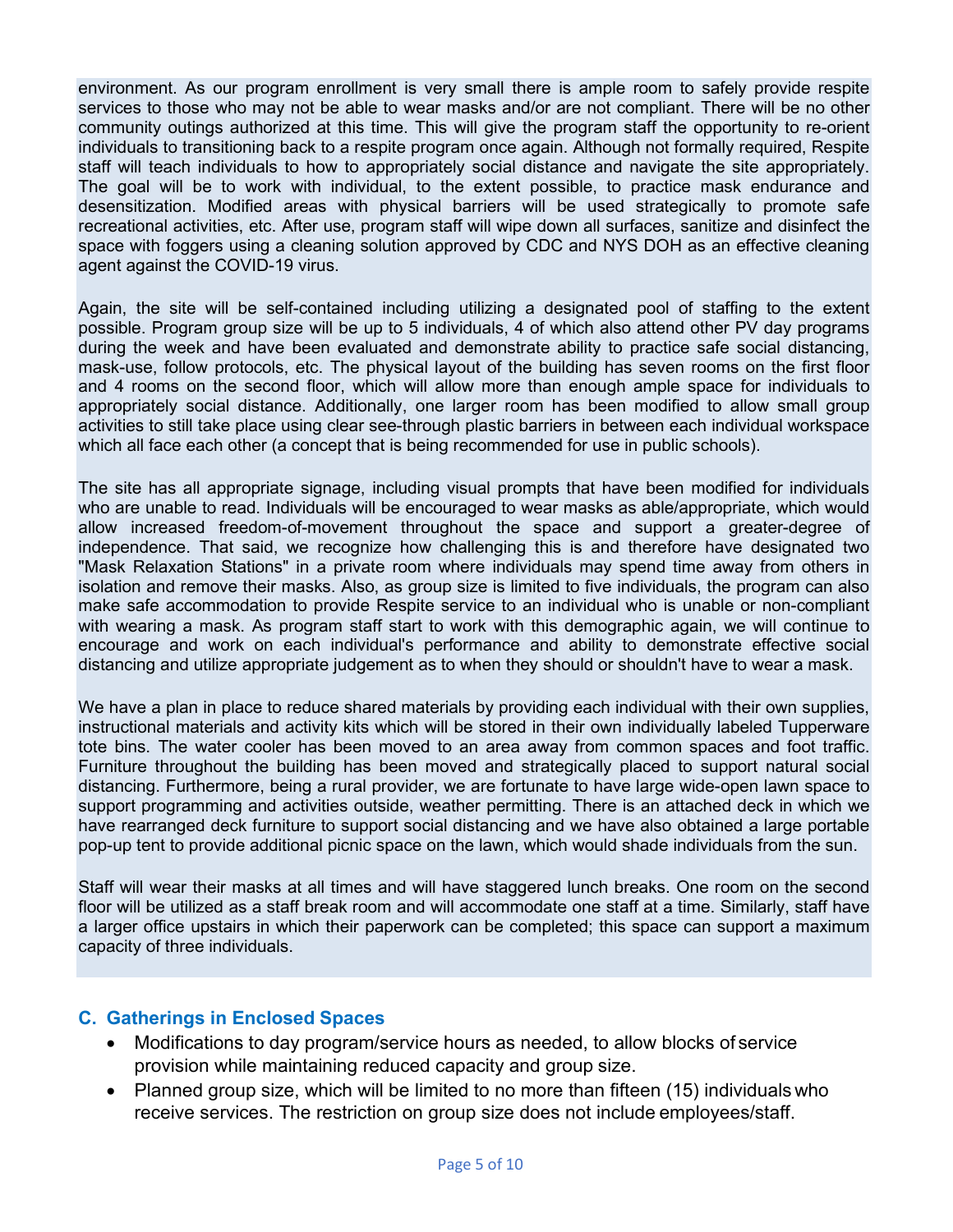- Ensure the group (≤15) of individuals receiving services and staff working with themare as static as possible.
- Ensure that different stable groups individuals and staff, have no or minimal contactwith one another and do not utilize common spaces at the same time, to the greatest extent possible.
- Stagger staff and/or individual meal and break times to maintain social distancing.
- Adhere to social/physical distancing practices identified in the safety plan.
- Prohibit shared food and beverages and buffet style dining.
- Require that food brought from home must require limited preparation (i.e. heating in microwave) during day services and be packed appropriately.
- Ensure reusable food utensils and storage containers are washed in the dishwasheron the hottest wash and dry setting.

Identify how you will ensure the above and any related strategies:

At the onset of the COVID-19 crisis, Pathfinder Village implemented a number of policies such as no sharing of food or beverages, no takeout or food to be allowed into the home from parents, etc. The Respite program will enforce all guidelines as noted above. Individuals bring their own packed lunch, which requires little to no preparation. We are also encouraging the use of paper products and plastic disposable silverware and individually labeled water bottles which individuals bring in from home. When done, individuals will place items back into their own individually labeled lunch box and place it back in their storage area.

# **D.Day Program Schedules and Activities**

- Modifications to day program/service hours as needed, to allow blocks of service provision while maintaining reduced capacity and group size.
- Focus on activities with little or no physical contact and which do not rely on shared equipment, to the extent possible.
- Schedule individual's activities to reduce density and allow for social distancing.

Identify how you will ensure the above and any related strategies:

All protocols for disinfecting, social distancing, etc. will be maintained as they are for across all day programs. Our respite program is very small in nature and will only have a total of 5 individuals some of which are still not confirmed to return yet. Thus, this is a very small and manageable group. As stated above, there is ample room for social distancing and a plan for reducing shared equipment/supplies. Activities planned include lawn games weather permitting, going for walks, etc. which do not require any personal contact and actually help promote physical distancing.

# **E. Personal Protective Equipment:**

• Ensure all staff wear an appropriate cloth or disposable face mask/covering that covers both the mouth and nose, at all times while providing services, consistent with all current Executive Orders and OPWDD guidelines (unless medically contraindicated / not tolerated.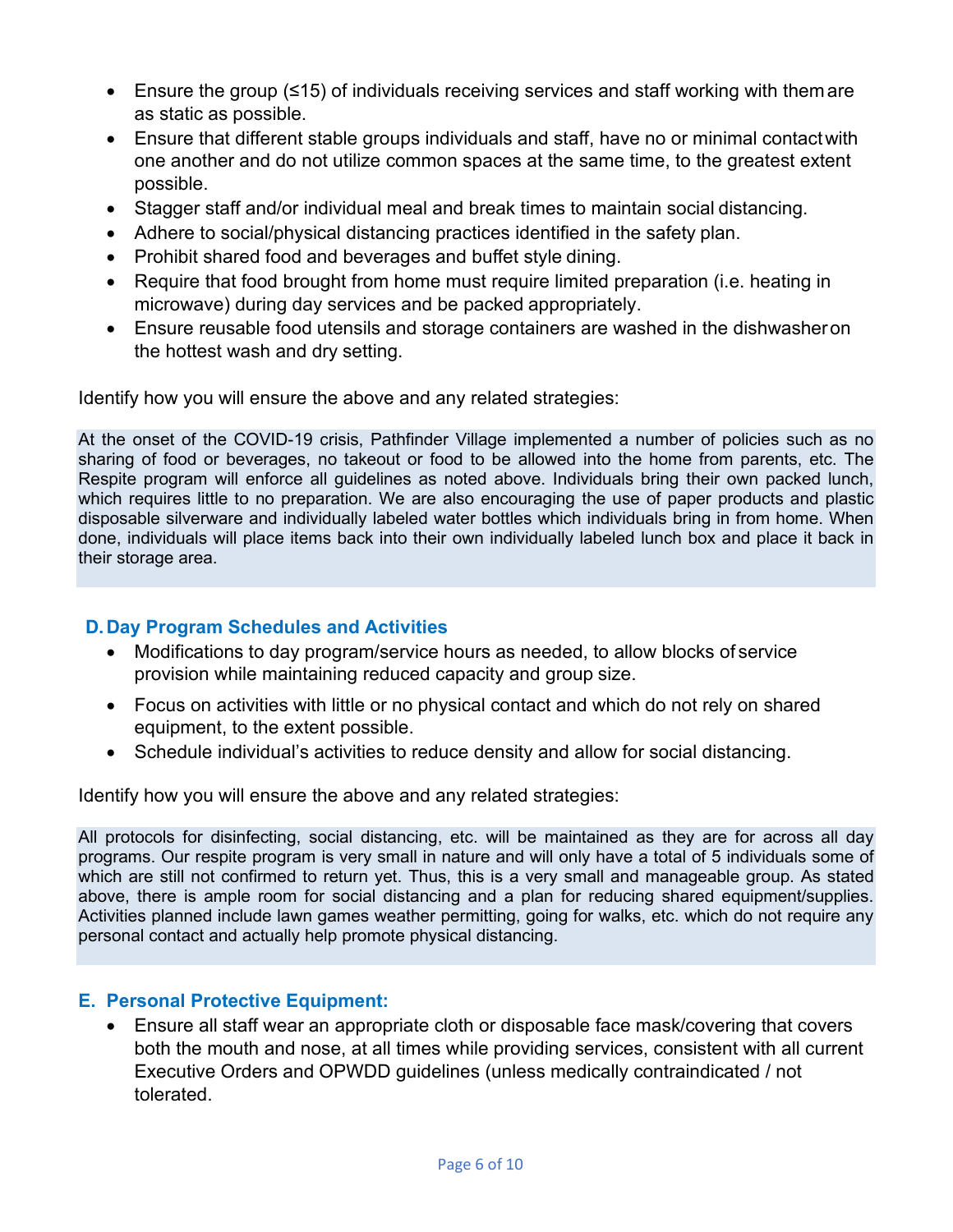- Ensure all essential visitors wear a face mask or covering, providing a facemask onsite at no cost, if visitors do not have their own which meets requirements.
- Support individuals receiving services to wear face coverings, as tolerated, whenever social distancing cannot be achieved.
- Maintain an adequate supply of required PPE on site (and available to staff for when needed for community-based services) to minimally include masks and gloves, and with gowns and face shields as needed.
- Train all staff on proper use of PPE including when necessary to use, donning, doffing, disposing and/or reusing and sanitizing when appropriate.
- Retain documentation of trainings in the employees' personnel files and per agency procedures.

Identify how you will ensure the above and any related strategies:

All staff will wear approved masks at all times while providing services. As our staff have been redeployed to work in our residential homes since March, we know they have all been trained on PPE, COVID-19, safety protocols, etc. and are all compliant with these standards. Each home/day program site has a supply of PPE available to them such as gloves, disposable masks, N95 masks, gowns, face shield, etc. if/when needed. Additionally, gloves and masks are stocked in various sizes to ensure staff comfort and proper fit. Vehicles also have both cleaning kits as well as extra PPE on-hand as a precaution. All staff have been trained on the proper use of PPE and a record of training(s) are on file.

# **F. Hygiene and Cleaning**

# **Personal Hygiene to Reduce Transmission:**

- Ensure strict adherence to hygiene requirements to reduce transmission as advised by NYS DOH and the CDC.
- Provide and maintain hand hygiene stations at each location to include:
	- o Handwashing: soap, running warm water, and disposable paper towels.
	- o Hand sanitizing: alcohol-based hand sanitizer containing at least 60% alcohol for areas where handwashing facilities may not be available or practical, and where the need for frequent hand sanitizing is expected;

• Train staff to wash their hands frequently with soap and water for at least 20 seconds using techniques per NYS DOH and CDC guidance, including the conditions that require handwashing.

• Support individuals to wash their hands frequently/when needed, with soap and water, for at least 20 seconds using appropriate techniques as tolerated.

• Encourage and facilitate use of hand sanitizers by staff and individuals upon arrival to and departure from program and through the day, providing supervision/support of use by individuals as needed.

• Address any individualized needs affecting the unsupervised availability of hand sanitizer.

# **Cleaning and Disinfection of Environment, Equipment and Supplies:**

- Strictly adhere to sanitation requirements as advised by NYS DOH guidance documents.
- Implement the following minimum standards regarding cleaning and sanitizing: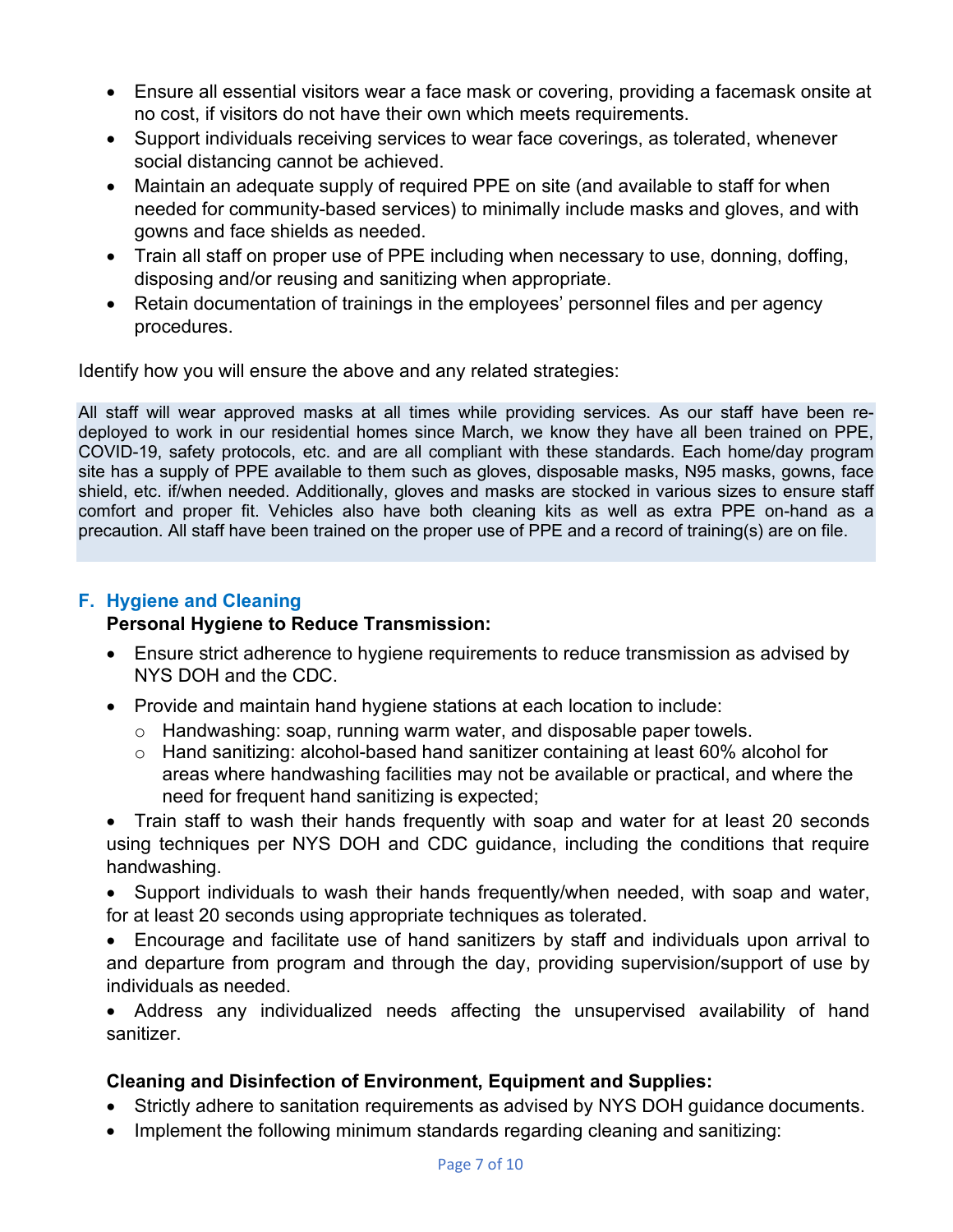- o Frequent cleaning and rigorous disinfection of high-risk areas/high touch surfaces;
- o Use of only EPA registered products for disinfecting non-porous surfaces;
- o Adhere to proper dwell times for all cleaners, sanitizers and disinfectants per manufacturer recommendations as indicated on the product label; and
- o Ensure adequate ventilation to prevent inhaling toxic fumes.
- o Maintain site cleaning logs indicating the date, time, and scope of cleaning.
- o Keep cleaning products, sanitizers and disinfectants secure and out of reach of individuals who may misuse;
- $\circ$  Safely and immediately discard used gloves, paper towels or other disposable items after sanitizing or disinfecting, tied in a trash bag and removed from the environment.
- o Clean and disinfect all areas and equipment used by a person exhibiting symptoms upon their departure from the area and prior to use of the area or equipment by other individuals or staff.
- o PPE use and hand hygiene when cleaning and disinfecting causes safety hazards.
- $\circ$  Provide ventilation with outside air safely and when possible.
- Limit use of shared objects/equipment. Ensure shared items are cleaned and/or sanitized after each use. Require hand hygiene before/after contact and glove use when feasible.
- Prohibit use of items/objects that cannot be cleaned and sanitized (i.e. soft object, cloth placemats, etc.) unless clinically required.
- Prohibit bringing personal items from home, except when clinically necessary, then have a plan for regular cleaning and disinfection including immediately prior to departure.

Identify how you will ensure the above and any related strategies:

We have established strict protocols around hygiene and cleaning. We have installed numerous contactless hand sanitizer dispensers throughout each site--especially in higher traffic areas (i.e. hallways, entrances, exits, and commonly used rooms). Additionally, we have placed pump bottles throughout sites and in each room for easy use. All bathrooms have soap/paper towel dispensers on walls. Signage with visual prompts demonstrating appropriate hand washing techniques are posted in each bathroom and handwashing station. Staff will ensure all individuals will frequently wash their hands on arrival, before eating, after eating, utilizing a restroom, before leaving and any other time their hands may become soiled. For individuals who requires physical assist and/or verbal prompting, staff will accompany individual to handwashing station and ensure task is completed as needed. In addition to frequent handwashing, staff will direct individuals to use hand sanitizer.

Individuals and staff will be prohibited from bringing in personal objects from home--especially if they are of a material that cannot be properly sanitized (i.e. cloth stuffed animal). Only sensory objects that are needed by the individual will be allowed if clinically justified/needed, and if so, will be labeled for individual use only. Program has purchased additional equipment/supplies so that each individual can have their own set of materials which will be labeled and stored in their own bin for personal use. Additionally, at the end of the day, program staff will wipe down materials and disinfect bins after individual leaves to prep for the next day.

As far as environmental cleaning, all program staff have been trained on cleaning and use of approved disinfection products. Frequently touched surfaces/workspaces will be wiped down after each use. Doorknobs, handles, light switches will be cleaned throughout the day on a schedule. At the close of program, all spaces/bathrooms will be cleaned, floor mopped, and the space will be fogged using an approved disinfectant as directed by NYS DOH for use in killing COVID-19 virus. Staff have been trained on fogging procedure and use of PPE.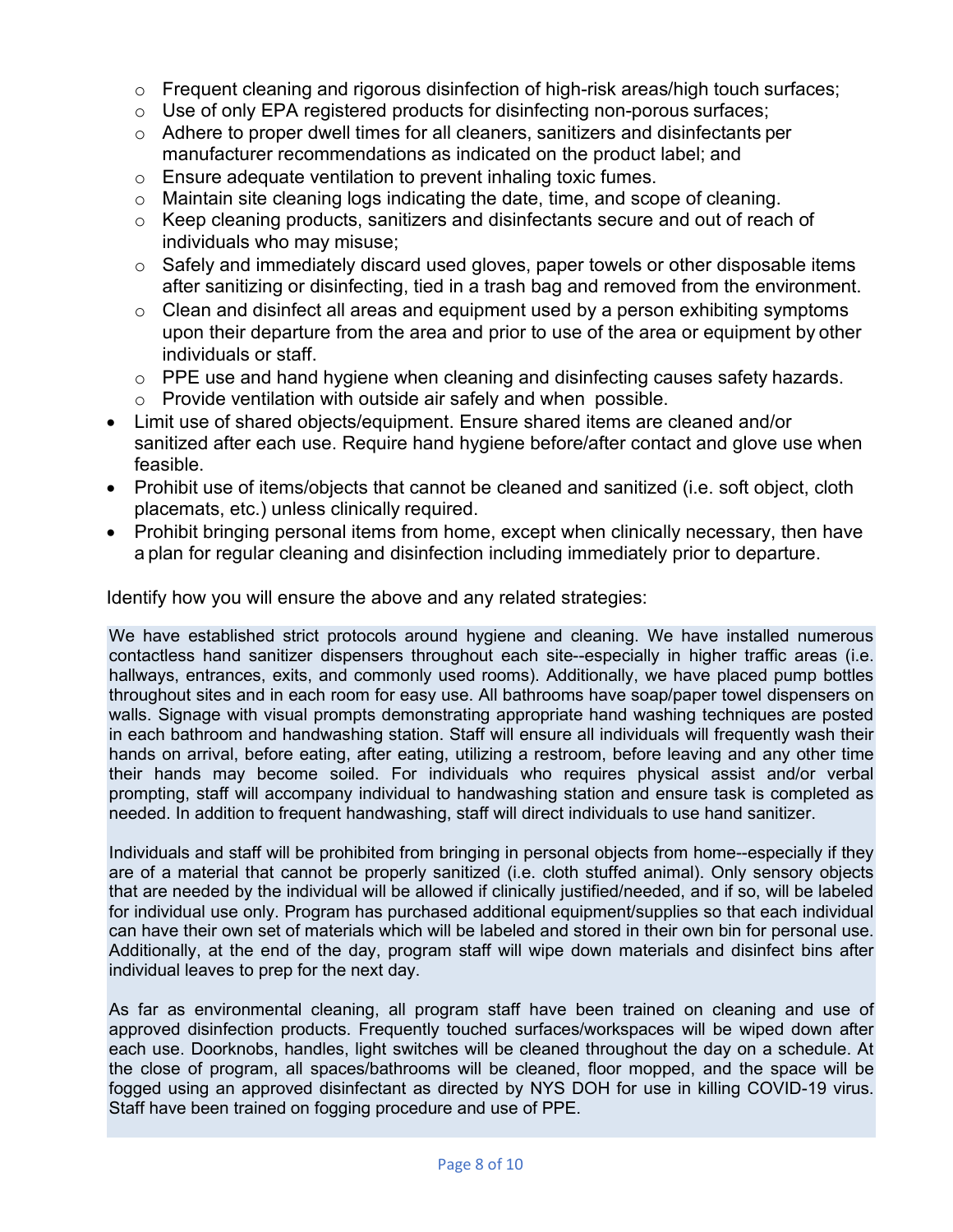Cleaning logs and schedules have been created and will be frequently used by staff to document their activities. The Adult Day Services Coordinator/Supervisor will check these logs often to ensure effective cleaning and frequency is being done. Additionally, our compliance dept. and Senior Leadership will also be reviewing this process to ensure compliance.

#### **G. Transportation**

Ensure that the following measures are implemented for the transport of individuals to/from day services to reduce COVID-19 transmission risk, when providing or contracting for transportation:

- Ensure only individuals and staff from the same facility will be transported together; preventing individuals or staff from other residences to be intermingled whenever possible;
- Reduce capacity on buses, vans, and other vehicles to 50% of total capacity;
- As possible, stagger arrival and departure times to reduce entry and exit density.
- To the extent possible, restrict close contact of individuals and staff by not sitting near each other or the driver.
- If there are multiple doors in a bus or van, utilize one-way entering and exiting. Provide instruction for individuals to exit the vehicle one at a time and wait for driver or staff instruction before doing so;
- Ensure staff and the driver always wear face coverings in the vehicle. Ensure staff who cannot medically tolerate the use of a face covering are not assigned to transport individuals.
- To the extent they can medically tolerate one, support individuals to wear masks in vehicles.
- After each trip is completed, clean and disinfect the interior of the vehicle before additional individuals are transported; and
- Where appropriate and safe, roll windows down to permit air flow.

Identify how you will ensure the above and any related strategies:

Parents and Guardians drop off individuals to the Respite program, thus at present there is no transportation need.

In the event it was needed, we would follow all protocols as all our other day services programs. All vehicles will have a vehicle cleaning kit which includes PPE, hand sanitizer, cleaning wipes, tissues, garbage bags. The driver will be responsible to follow vehicle protocols during transportation which will include ensuring appropriate vehicle capacity, social distancing, mask-use, use of hand sanitizer upon entering vehicle, ventilating air circulation while driving to the extent able, and thoroughly cleaning vehicle after each use. Our agency has purchased a number of foggers which will be used to disinfect both vehicles and sites as per our cleaning schedule (refer to schedule for details).

#### **H. Tracing and Tracking**

• Notify the local health department and OPWDD immediately upon being informed of any positive COVID-19 test result by an individual or staff at their site.